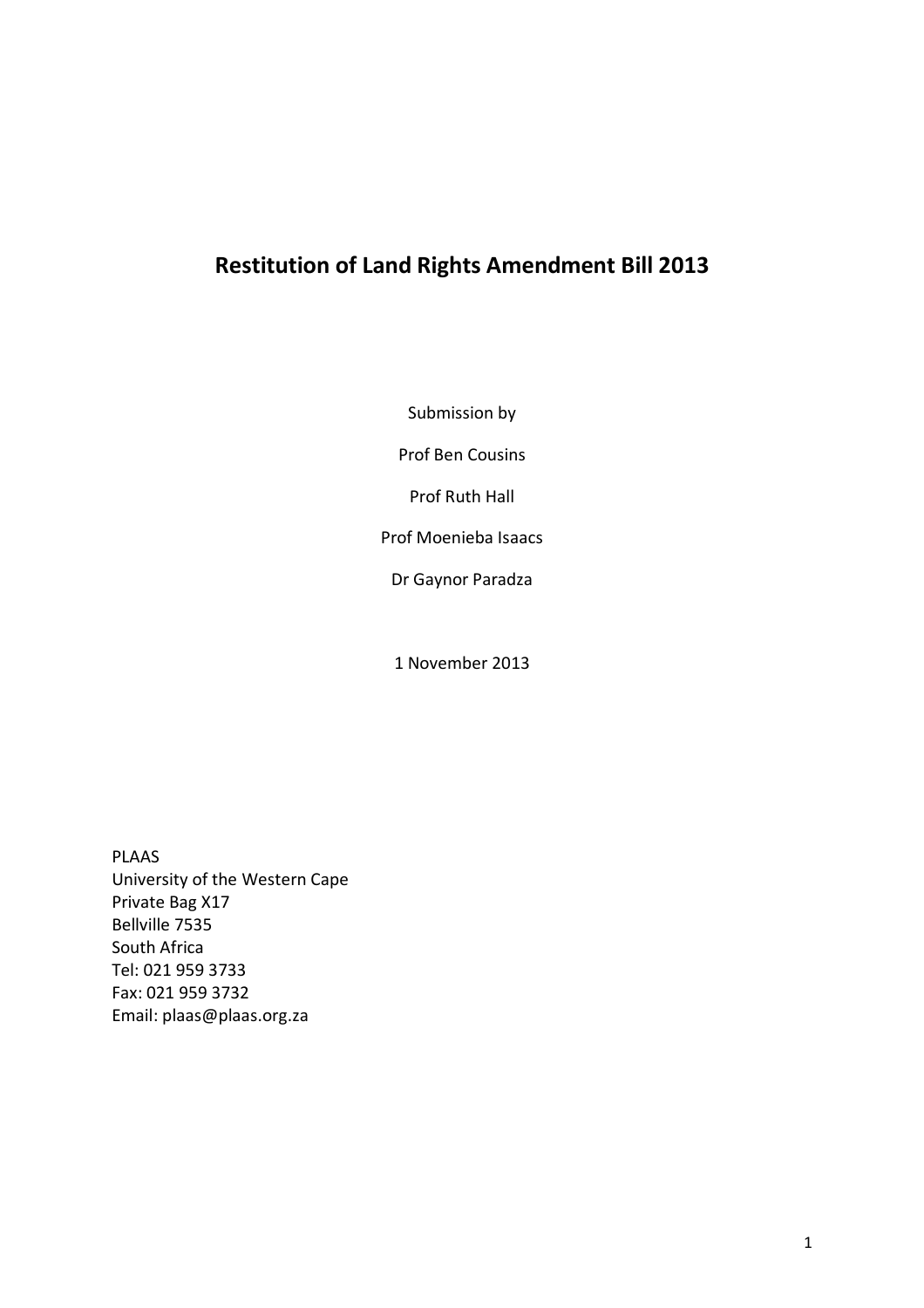## **1. Background**

- 1.1. This document represents a response from researchers at the Institute for Poverty, Land and Agrarian Studies to the Restitution of Land Rights Amendment Bill as published on 19 October 2013. It is a statement by the signatories below and does not purport to represent the views of the University or the Institute as a whole. All those signing have been supporters of the Restitution programme since its inception in 1994, and several have been intimately involved in its development over the years.
- 1.2. Our comments are made in the spirit of the original aims of the Restitution of Land Rights Act 22 of 1994: that a just resolution should be found for the situation those dispossessed of land rights through racist and apartheid legislation, and that this should be done in a way that supports the broader national aims of reconciliation and the social and economic development of our people. PLAAS's experience and role in supporting and monitoring the restitution programme are set out in the later section 10 of this submission.

# **2. Response to the Bill**

- 2.1.We support a restricted re-opening of the claims lodgement process, but believes that the thinking behind this Bill is flawed. We propose that the re-opening be done in a different manner than is currently contained in the Bill. In brief, we propose that before Parliament passes this Bill, the following changes be effected:
	- 2.1.1. The re-opening must be restricted to one year (instead of five years);
	- 2.1.2. Existing claims that are not finalised must be ringfenced and prioritised for settlement (rather than being even further delayed as a result of the reopening);
	- 2.1.3. Successful claimants must be given developmental support on land restored to them (rather than having to apply for discretionary 'Recapitalisation' funds which are inappropriate to the rights-based claims to restitution);
	- 2.1.4. Claimants who have had their land restored to them must be awarded title to their land (rather than the finalisation of the restoration process being further delayed);
	- 2.1.5. Restitution must be granted to the people who lost land (and not to those who claim jurisdiction over their land, based on Bantustan policies).
- 2.2.We welcome the removal of the proposed amendments to Section 33 of the Act which appeared in the 23 May 2013 version of the Bill, which would have made land restoration contingent on the ability of claimants to use their land 'productively', a precondition for landownership which does not apply to existing landowners. This would have had the effect of racial discrimination against black landowners who were dispossessed. We opposed such provisions in our earlier submission on the 23 May 2013 version of the Bill. Removing these provisions reflects the DRDLR's willingness to take into consideration the views of stakeholders such as PLAAS.
- 2.3.However the Bill still contains some provisions which we believe could have negative impacts on restitution claimants. These are clearly foreseeable and therefore must be avoided. This submission outlines which aspects could harm the interests of existing and future claimants, and provides recommendations on the way forward. But in order to understand the implications of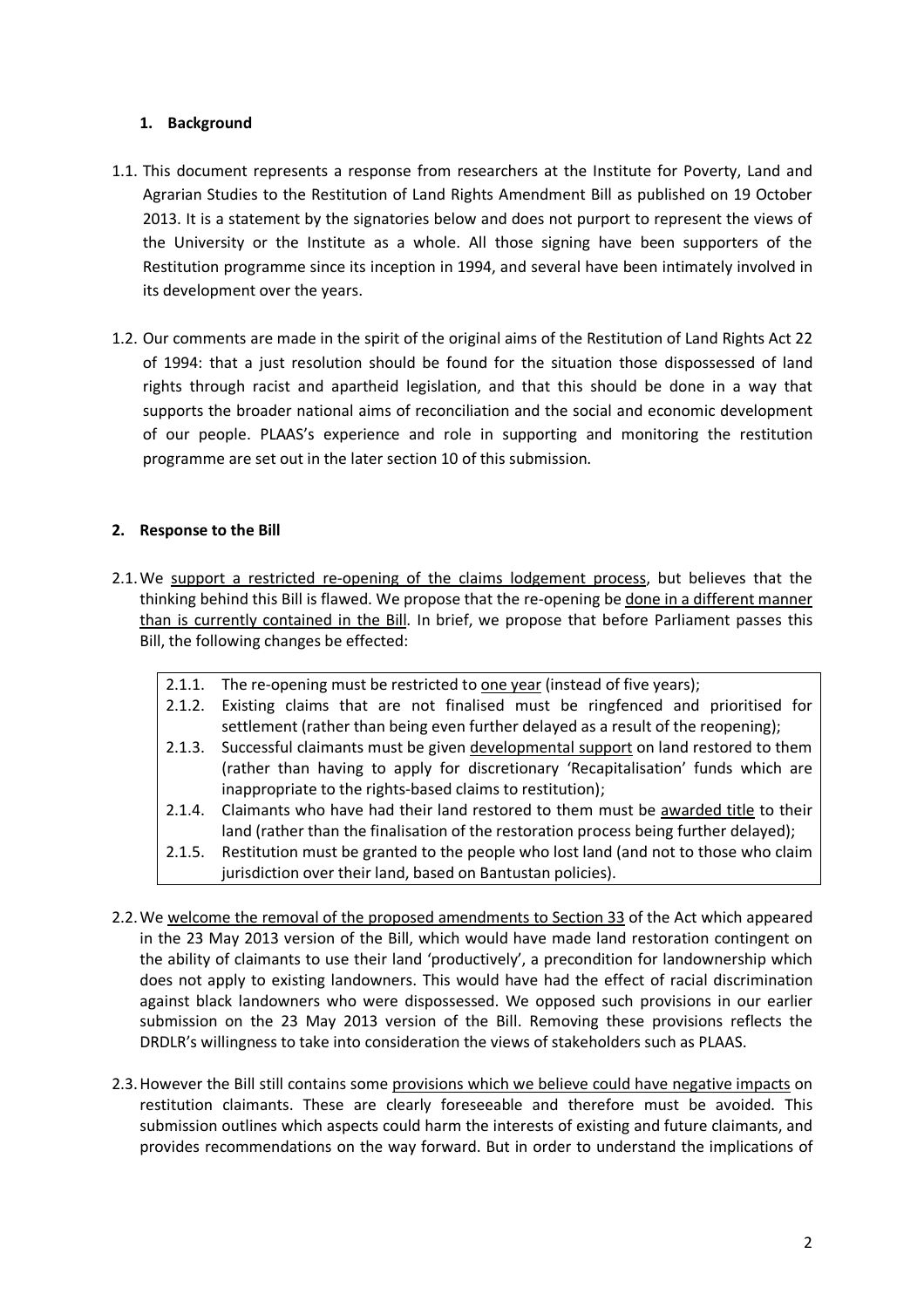re-opening the claims process, one needs to understand the very limited progress achieved thus far with settling rural claims, and with land restoration in particular.

#### **3. How far along are the existing claims?**

- 3.1.Here we provide a summary of the most relevant statistics regarding land restitution in South Africa. This data shows that the restitution programme has very far to go in addressing the existing claims, which would likely take at least another two decades to complete.
- **3.2.There are 9,149 outstanding claims,** some of which have not begun to be processed and according to the Commission, all of these are rural claims, which typically involve large communities claiming large areas of land, often high-value farmland. These will take many years to resolve (i.e. to settle through negotiation or in the courts) and many further years to finalise (i.e. to implement the settlement agreements). It is therefore essential that these many thousands (at least hundreds of thousands and potentially over one million) of people who have been waiting for 15 years for their claims to be addressed are in no way disadvantaged as a result of the reopening of claims. Among the outstanding claims are **7,226 claims that are not yet gazetted** and a further **1,507 gazetted claims that are not yet settled.**
- 3.3.**There are also 20,582 claims that are 'settled' but not finalized.** Given that some of the rural claims involve between 1,000 and 10,000 households, these claims could account for several million people who are waiting for the Commission to make good on its commitments made in signed settlement agreements. Some are held back due to budget backlogs, others due to institutional capacity limitations, and others due to the unwillingness of owners to sell at prices offered by the Commission. Among the settled but not finalized claims are **8,008 claims that are partially settled and 12,594 settled claims that are not yet implemented.** In other words, settlement agreements have been signed on paper, but land has bought been acquired, nobody has resettled on their land, no houses or infrastructure has been bought, and no development process initiated.
- 3.4.In view of the above, it is fair to say that the restitution process is still in its early stages, with the most complex work of resolving rural community claims, negotiating settlement agreements that are acceptable to the claimants and the state, implementing these agreements still to be done. Resolving the existing claims will likely take at least a further 15 years, and probably more to implement all the settlement agreements and court orders. It is important to consider not merely the number of claims but the number of people who have been waiting and spending time, money and effort in the claims process and still have not received restitution for the unjust dispossession they and their forefathers and mothers suffered.

## **4. Re-opening the claims process**

4.1.We address three issues relating to the proposed re-opening: (1) the need for evidence of the scale and nature of the demand, and reasons why the Minister has not used available avenues for addressing these claims; (2) existing institutional capacity and budgetary constraints and implications and requirements should the claims lodgement process be re-opened; and (3) the status of existing pending claims vis-à-vis 'new' claims and the need to ringfence the former against the latter.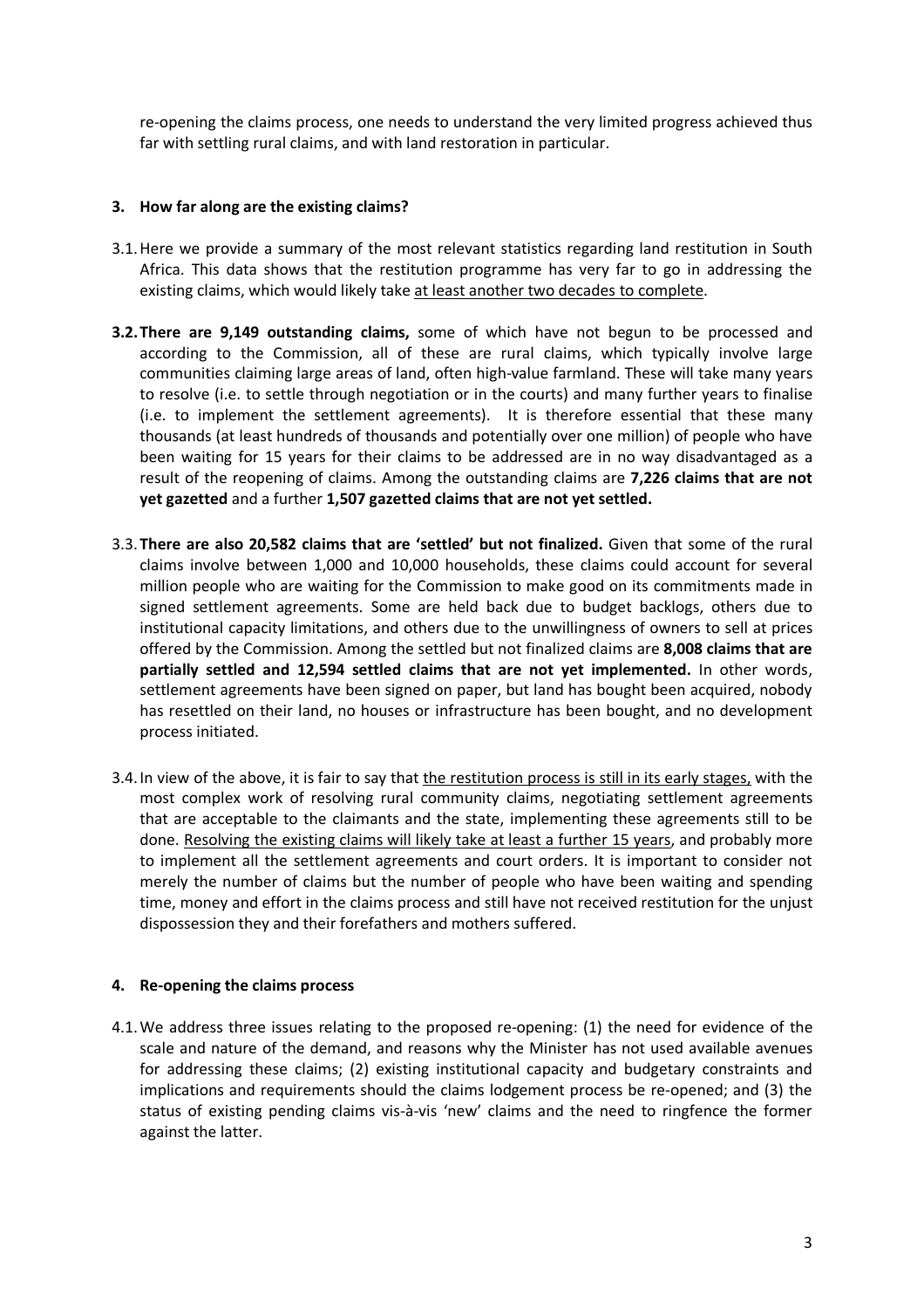#### **Evidence of demand for re-opening & reasons why Ministerial discretion has not been used**

- 4.2.We are aware of demands for the re-opening of the claims process, by those who are eligible under the Act but who did not lodge claims prior to the deadline of 31 December 1998. However, we are not aware of the scale of such demands, nor any evidence that the Commission or the Department has conducted any research to assess the scale.
- 4.3.The re-opening cannot be separated from the challenges facing the Commission in carrying out its existing mandate. Claim forms have been lost, claimants have been frustrated with delays over years and years; claimants have died waiting for restitution; and delays have contributed to complex and conflictual relationships within communities and between communities, the Commission, other state authorities, landowners, and other affected parties. The frustrations and anger expressed by claimants at consultation meetings should be heard by representatives in Parliament as an indictment of the systems and capabilities of the Commission, and a warning of the implications of a massive expansion in the restitution process.

It is important to note that the existing Act makes provision for Ministerial discretion to be used to provide alternative remedies for those whose land claims fall outside the parameters of the Act.. Section 6(2)(b) of the existing Act empowers the Commission to make recommendations to the Minister regarding 'the most appropriate form of alternative relief … for those claimants who do not qualify for the restitution of rights in land in terms of this Act' (Section 6(2)(b)). If the department is aware of claims that were unjustly excluded from the restitution process to date, could they not be addressed through this mechanism? Other mechanisms include the land redistribution programme, and housing and settlement upgrade programmes. The recognition of culturally and historically significant sites could also be accommodated through existing laws, policies and programmes. The Bill provides neither evidence or arguments on the reasons for not using these mechanisms to provide alternative remedies.

#### **Institutional capacity and budgetary constraints and projections of requirements**

- 4.4.Reopening the claims process means massively expanding not only the claims of the people against the state, but means massively expanding the capacity of the state to respond to the people's claims.
- 4.5. For this reason, Parliament should require the Commission to provide a comprehensive Strategic and Operational Plan over the coming medium term expenditure framework, demonstrating how it will be able to upscale its capabilities to the levels required.
- 4.6.As a ballpark estimate, if the Commission is correct that about 379,000 new claims might be lodged, this would require at least a six-fold increase in its capital and current budgets; this would be commensurate with the increase in the number of claims that is anticipated, and allow the Commission to address them at a similar rate as the claims addressed between 1998 and 2013. To avoid the new claims being processed as slowly as the existing claims have been will require much more substantial increases: to halve the amount of time it takes to process a claim would require a 12-fold increase in capacity, which could be considered the same as requiring an annual budget in the ballpark area of R36 billion per year (in 2013 Rands) over the coming few decades.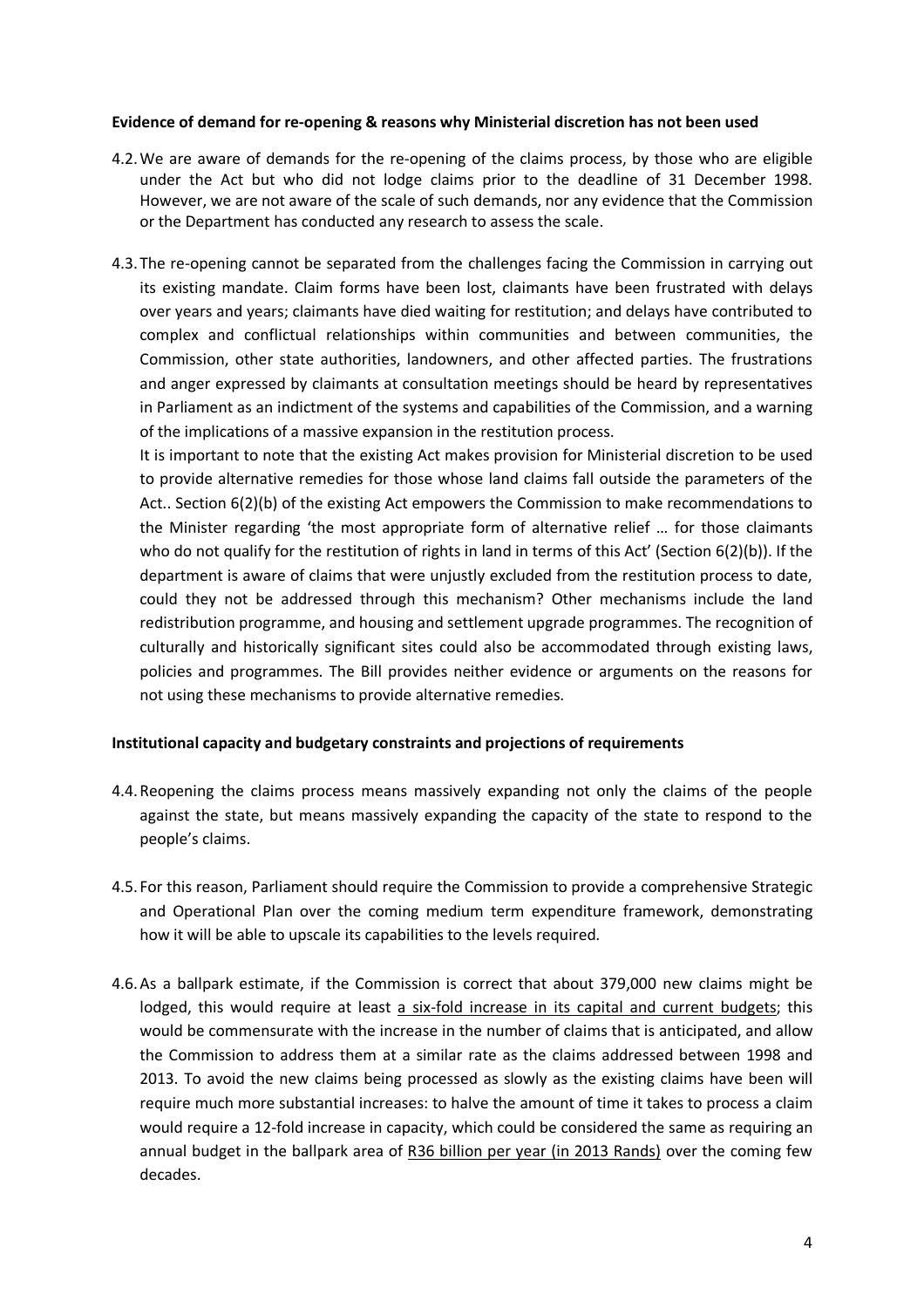#### **The status of pending vis-à-vis 'new' claims and the need to ringfencing existing pending claims**

- 4.7.We believe that the financial cost of re-opening the restitution programme is going to put a massive strain on the Department's ability to process the existing claims and attend to other land reform matters.
- 4.8.The rights of existing claimants to administrative justice requires that their claims not be jeopardised nor further delayed due to the reopening of the claims process. There are two categories of existing claimants: those whose claims are unresolved, and those whose claims are settled but implementation has not been finalised. Therefore there are two possible ways in which the ringfencing could be done, depending on the legal interpretation of the rights of the various parties to administrative justice, under the Administrative Justice Act 3 of 2000:
- 4.9.**Option 1: ringfence all existing claims against all later claims.** This would mean that those whose claims were lodged by the first deadline of 1998 should have their claims settled and finalised before the 'new' claims lodged between 2013 and 2018 are addressed.
- 4.10. **Option 2: ringfence only those existing claims which are settled against all later claims.** The disadvantage here is that this would mean that those whose claims were lodged by the first deadline of 1998 and whose claims are not yet settled (through a S42D notice or a court order) could still be affected by counter-claims by other individuals or groups on the same or overlapping land. However, it would ensure that those whose claims are settled, but not yet fully implemented and finalised, would not have their settlement agreements reversed due to later 'new' claims.
- 4.11. Deciding between Option 1 and Option 2 requires political consultation and sourcing of legal opinion regarding the relative rights of the various parties.
- **4.12. Parliament should not pass the Bill as it stands without having made a decision regarding one or the other of the options, and its incorporation in to the text of the Bill.**

Recommendations:

- 1. Provision of evidence regarding the demand for re-opening of claims and its scale;
- 2. Provision of estimated timeframes for the completion of existing restitution claims;
- 3. Provision of a Strategic and Operational Plan to upscale the Commission's institutional capacity and budgets for the extended timeframe of the restitution programme;
- 4. Provision of legal opinion and political direction on ringfencing of existing claims against 'new' claims.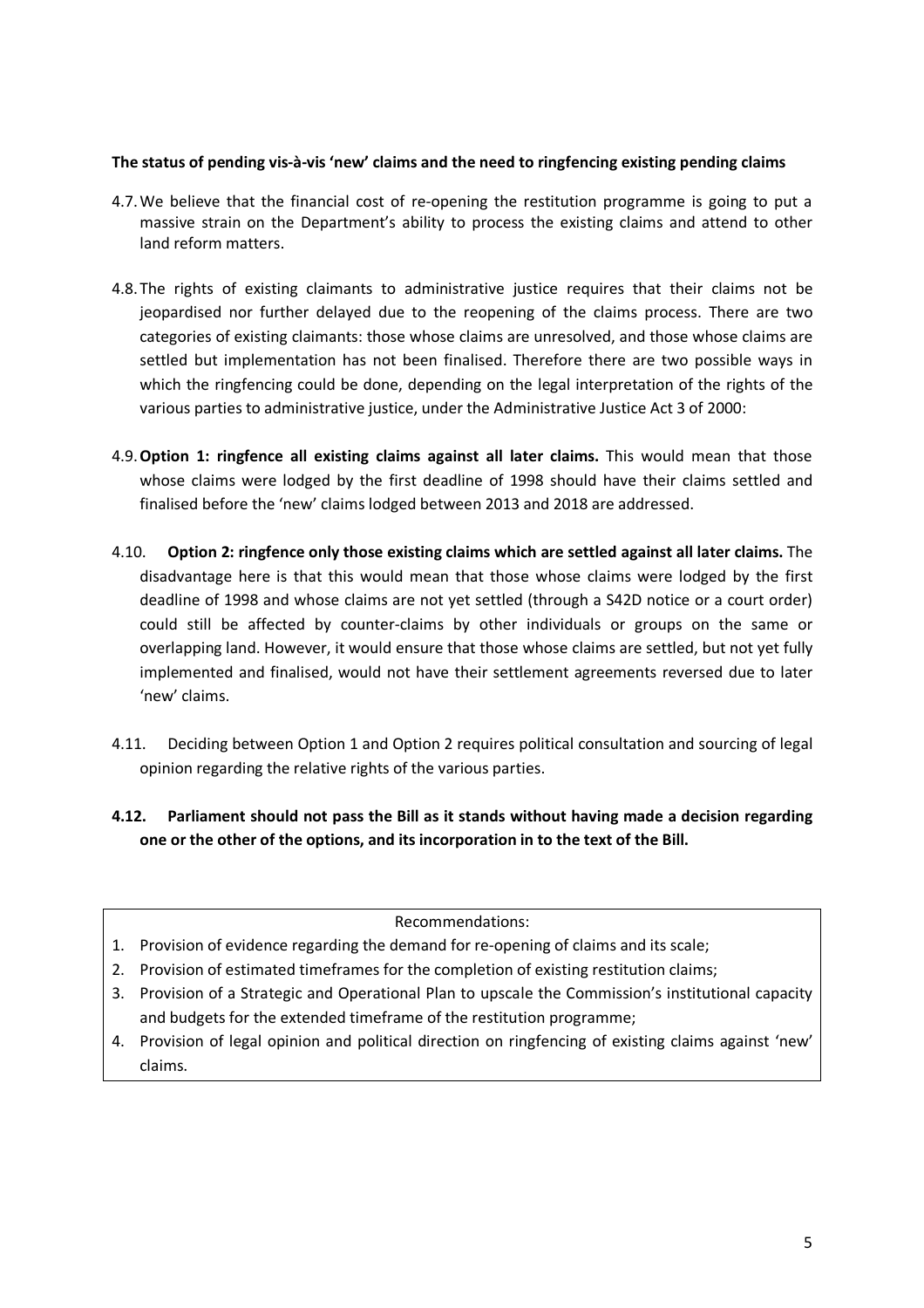#### **5. Betterment claims**

- 5.1.Most of the estimated 379,000 potential new claims are likely to be Betterment claims.
- 5.2.Betterment claims will be settled through cash compensation or developmental restitution not restoration of land. This means that the expanded restitution process would likely have much less effect on the racially skewed pattern of landownership in South Africa than the existing claims lodged prior to the end of 1998 could have, once they are resolved.
- 5.3.Addressing Betterment claims will mean that potentially many billions of Rands will be given to poor people in the former Bantustans, certainly something that is desirable in terms of historical redress and redistribution of wealth. However, the costs of making this transfer through the restitution process will be far higher than by transferring the same resources to the same people outside the restitution programme. Estimates of the likely cost of Betterment claims, and of the cost to the state of processing them, should inform Parliament's consideration of this Bill.
- 5.4.The one successful Betterment restitution claim thus far in Cata in the Eastern Cape shows that more than a decade after settling the claim, the implementation has barely begun, despite very substantial costs and enormous pressure on the Commission with its limited institutional capacity. In addition, providing 'developmental restitution' to the people of Cata exposed the difficulties of cooperative governance between the Commission and its regional commissioner's office, and the provincial government and district and local municipalities.
- 5.5.There is no restriction on government taking steps to prioritise poor rural communities for developmental support in the form of public infrastructure, income-generating projects, farming support, and other means. Doing so outside the strictures of the restitution process would possibly be preferable for all concerned, and create unequal treatment of people who were subjected to Betterment planning and those in a similar situation currently who were not. Have the potential Betterment claimants been consulted on whether they want their claims address through the restitution process or not?

## **6. Acquisition through Purchase and Expropriation**

The Bill provides for the Minister to delegate his powers under Section 42E of the Act to his Director-General, the Chief Land Claims Commissioner, the Regional Land Claims Commissioners and 'other state officials'. This includes authority to buy land and to expropriate land, which the Minister is empowered to do in terms of the 2003 Restitution Amendment Act. This section should be read together with the Expropriation Bill published in March 2013. Clarifying the procedures involved in expropriation is indeed needed. What is not clear is the justification for the delegation, and particularly some definition is needed of the 'other state officials'.

Recommendations:

1. Address the ambiguities in the Bill in relation to delegation of powers and acquisition of land for restitution.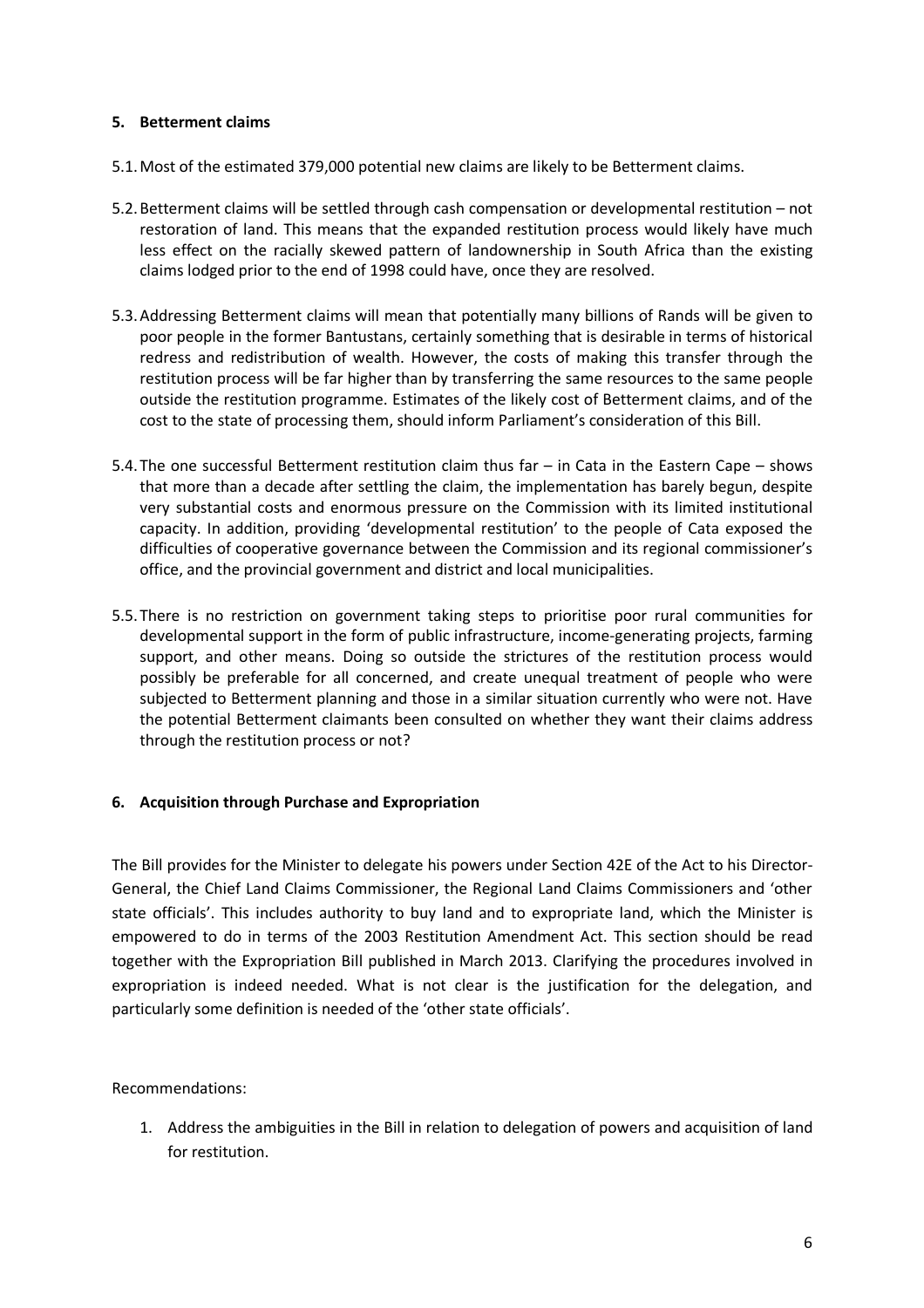#### **7. Appointment of Judges to the Land Claims Court**

- 7.1.The Bill proposes various changes to the Land Claims Court (LCC), including that there must be five judges and a Judge President, and that these must be judges of the High Court. This is a reversal of the existing provisions which allow any person considered to have relevant experience to sit on the LCC, jettisoning the idea that adjudication of land claims must draw on a range of contextual knowledge, and not only technical interpretation of the law. There have been widespread criticisms that this 'pro-poor court' has produced 'anti-poor outcomes' and one result of this is that trust in the Court has been eroded, as evidenced in the current campaign by the National Union of Metalworkers of South Africa (NUMSA) and Food and Allied Workers Union (FAWU) which explicitly calls into question the role of the Court. The current proposals are likely to further separate this specialist Court from relevant contextual expertise. This is not advisable, and no motivation for this is provided in the memorandum to the Bill.
- 7.2.The other proposals on the Court flow from this. It is proposed that the judges will sit on both the High Court and the Land Claims Court; this dual appointment means that, unlike the Labour Court, they will not specialise entirely in land law but work on a range of different kinds of cases. The whole idea of having a Land Claims Court – drawing on experiences with land tribunals in Canada, New Zealand and elsewhere – arose from the need for a specialist court. Why is the Land Claims Court not to be specialist? The likely reason is that, with most claims being settled through negotiation, under the administrative process provided in Section 42D, the work of the Court is somewhat erratic. Since all judges of the Land Claims Court will also be High Court judges, the Bill proposes that all the sections of the Act dealing with their employment and remuneration are to be deleted.
- 7.3.Acting judges are to be appointed by the Minister of Justice (not the President, as is currently the case), which could help to address problems of vacancies, and this can be for an unspecified duration. This is probably a good idea.
- 7.4.While several of the provisions seem to address problems with vacancies in the Land Claims Court – a positive move – at the same time, there must be provisions to support both the independence and specialisation of the court, and also to enable a range of dispute resolution options, including mediation and arbitration. More thought is needed on how the two institutions – the Commission and the Court – can work more closely and effectively together.

Recommendations:

- 1. Rethink the provisions in the Bill on the composition of the Land Claims Court
- 2. Further consideration needs to be given to how the Commission and the Land Claims Court can co-ordinate their efforts to greater effect.

## 8. Administrative justice

8.1 Community members have often raised concerns about the restitution claims process, and in particular in relation to lack of feedback and engagement after the submission of their claims. This connects to issues of administrative justice as community members are expected to wait for long periods of time without receiving any indication on the progress of their claim. Moreover, community members have also voiced the need for an internal appeals mechanism that would allow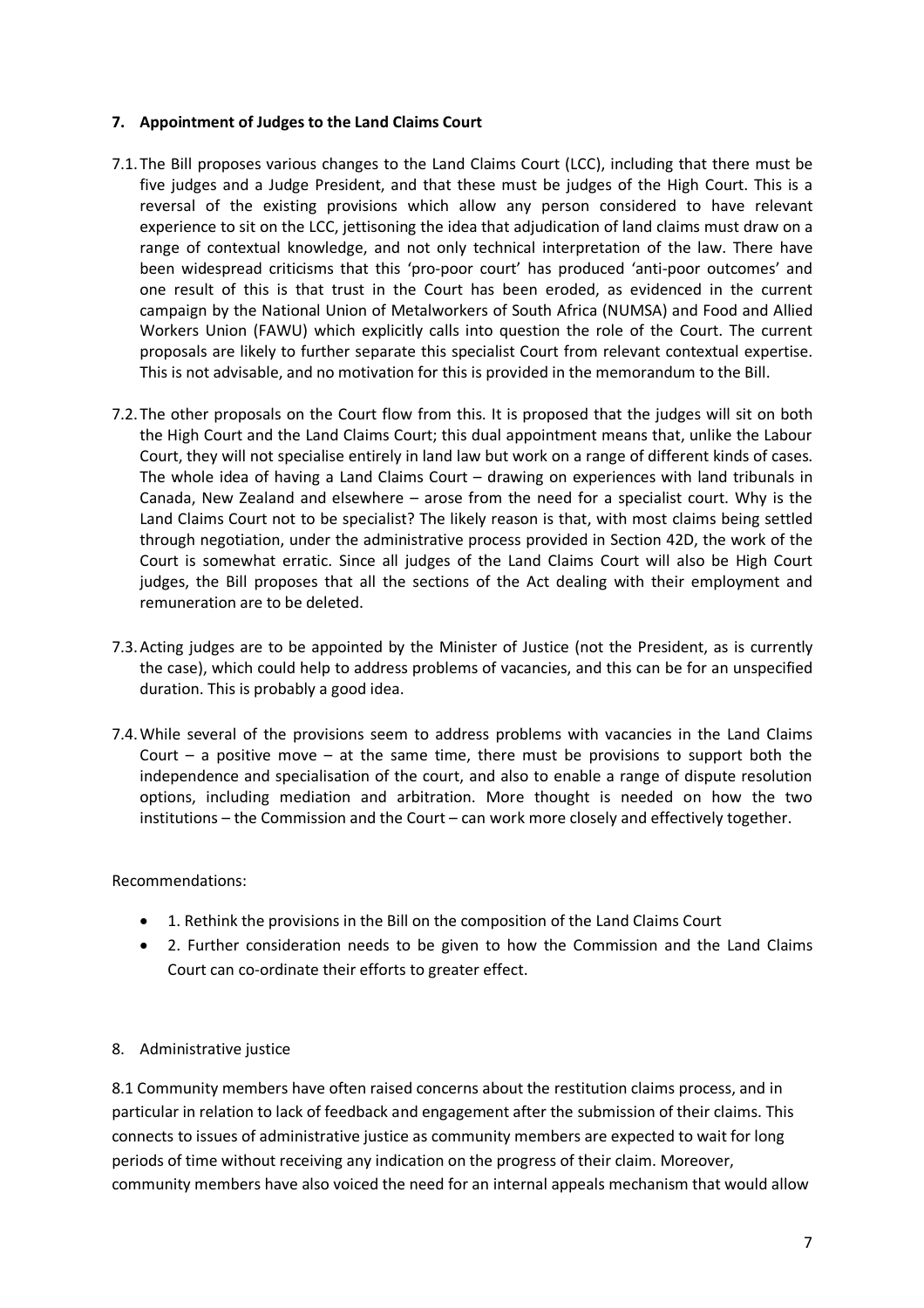communities to be informed on missing documentation or additional supporting information that would be needed to process their claims rather than claims being rejected and communities being forced to utilise the Land Claims Court which can extend the process of finalising their claims. Furthermore, administrative justice is better served when community members have access to officials to assist with additional information to conclude claims.

Recommendations:

- 1. Provide clear guidelines for claimants on how to engage with the claims process and include mechanisms for feedback to claimants within the process
- 2. Provide an appeals system within the restitution claims process to allow communities to bolster their claims should the need arise

# **9. Relevant issues not addressed by the Bill**

9.1.There are some matters that have not been raised in this bill that are materially important in order to understand its full implications. These include funding for restitution via the new Recapitalisation and Development Programme policy, restitution for pre-1913 land claims by Khoi-San people and others, and the status of Communal Property Associations in land reform policy. The section below outlines the considerations that PLAAS wishes to bring to the attention of Parliament, which are not directly addressed in the Restitution Amendment Bill but will shape its implementation in practice.

# **A Hierarchy of Rights**

9.2.A draft restitution policy document of March 2013 (not presented to Parliament) specifies that claimants will not necessarily be given ownership of the land they lost. Up until now, and based on the Kranspoort judgement of 2001, people who lost property rights ('beneficial occupation') are to have these rights restored in the form of private ownership, regardless of whether they lost customary rights, private title, or forms of tenancy. This means that the Land Claims Court said that there must be no discrimination regarding the type of tenure rights lost. Now, a possible hierarchy of rights is being proposed, with the suggestion in the policy (but not in this Bill) that those who were not private landowners at the time of dispossession will get 'use rights' rather than ownership. This suggests that the class hierarchies of the past will be resurrected: the syndicates of middle-class blacks who bought land around the turn of the last century should get ownership, while the descendants of those who had already been dispossessed, and were sharecroppers or labour tenants or had other relationships to the land they held, should now get 'use rights' rather than ownership. Is it the aim that the restitution process should revive these inequalities?

## **The Khoi-San and pre-1913 Claims**

9.3.The Bill does not address pre-1913 claims at all, though the memorandum to it says that a separate process is underway to look into this. In political pronouncements, this has been linked specifically to the demands of Khoi-San people, but there can likely be no justification for an ethnically-selective re-opening. There seems no clear middle ground: either the process of claims prior to 1913 (starting from which date?) is a blanket reopening to all people, or it is not.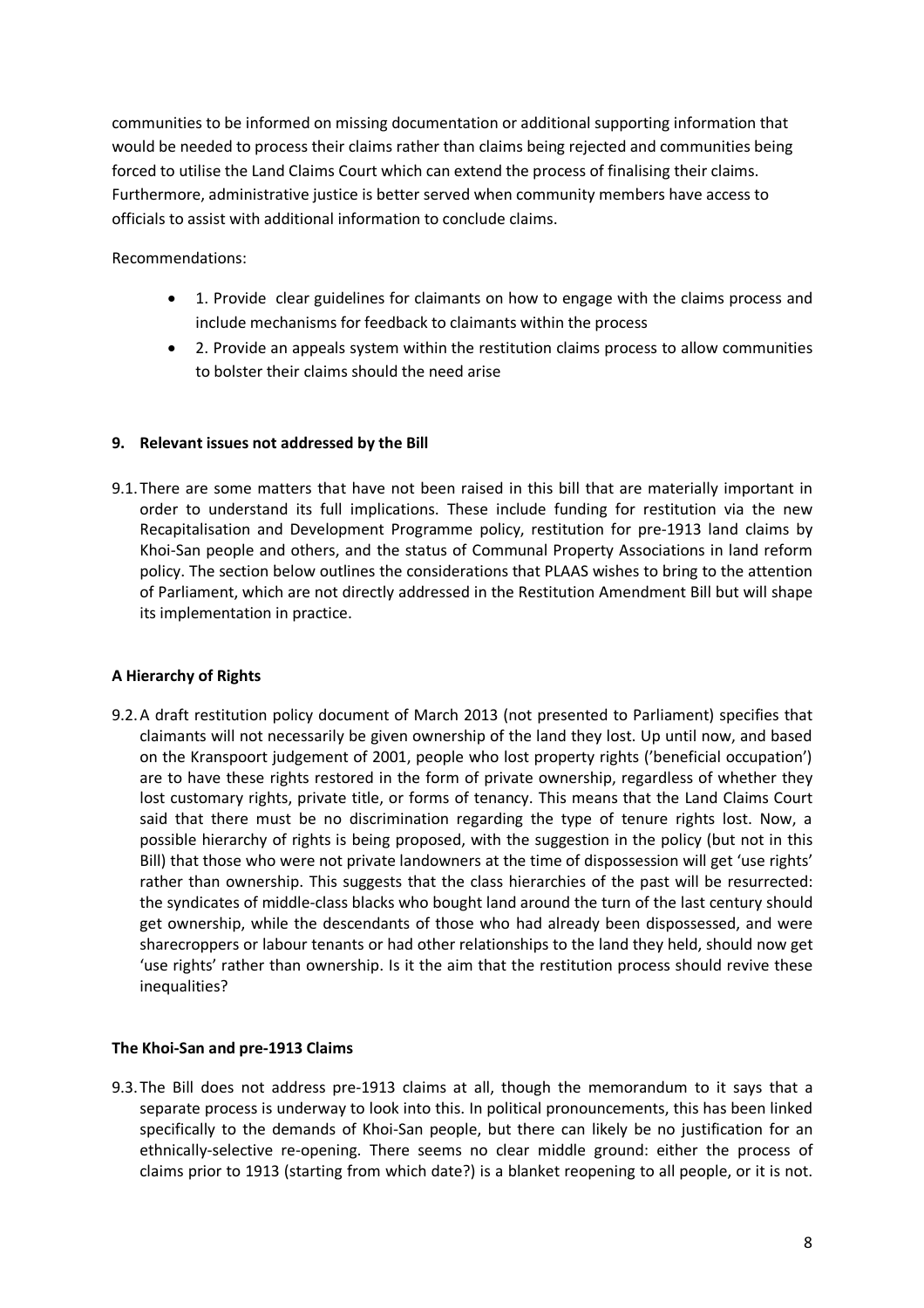Opening up the whole restitution process to pre-1913 claims would require constitutional amendment to Section 25(7).

- 9.4.However, there is no legal constraint on (a) Ministerial discretion to address pre-1913 claims by referring these to the redistribution process, through which the land in question could be acquired and transferred to descendants of the Khoi-San community who lost land before 1913, or (b) the Commission working with other state institutions to erect monuments, renaming, acquire and maintain heritage sites and create other symbolic forms of restitution. Why have these opportunities not been used? The Minister could do so, now, without any legal amendment.
- 9.5.It appears that there is a mix of claims to territory, claims to land, claims to sovereignty, and claims to traditional authority that are combined in the claims of the Khoi-San. How much of the push is for land through a claims process – as opposed to land through a redistribution process? Are the demands of the Khoi-San communities for land or for traditional authority?

## **Communal Property Associations**

Communal Property Associations (CPAs) and Trusts are legal entities for the holding of land in common, and since 1994 most of the land awarded to successful restitution claimants whose claims are group-based has been transferred to such entities. Trusts, however, do not provide sufficient accountability of trustees to group members and CPAs are now generally preferred. CPAs allow successful claimants from communal areas to hold land collectively without submitting themselves to the authority of traditional leaders, should they so choose. They also allow traditional leaders to play a constructive role on the executive committees elected by CPA members, should that be desired.

Recent policy pronouncements by the Minister<sup>1</sup> and senior officials indicate that government intends to discourage the establishment of CPAs on land that is seen by traditional leaders as being under their jurisdiction. This could include much land claimed for restitution purposes. This opens the way for traditional leaders to claim large areas of land when the period for the lodgement of claims is extended.

There are indications that government is already preparing itself for tradition al leader claims. In over 30 cases CPAS have been formed for taking transfer of restitution land but are still waiting such transfer, and in one case, in Cata, where the CPA has been awaiting transfer since 2000, this is in defiance of a court order. According to a senior official of the department, this is because of the objections of traditional leaders.

## Recommendations

 $\overline{a}$ 

1. The Bill should include a re-affirmation of the rights of land claimants to choose the basis on which they own land and exercise their land rights following restoration or the award of alternative land.

 $1$  Minister Gugile Nkwinti stated at the opening of the 'Land Divided' conference at UCT in March 2013 that in his view a communal area within a communal area is 'wrong' and should be discouraged.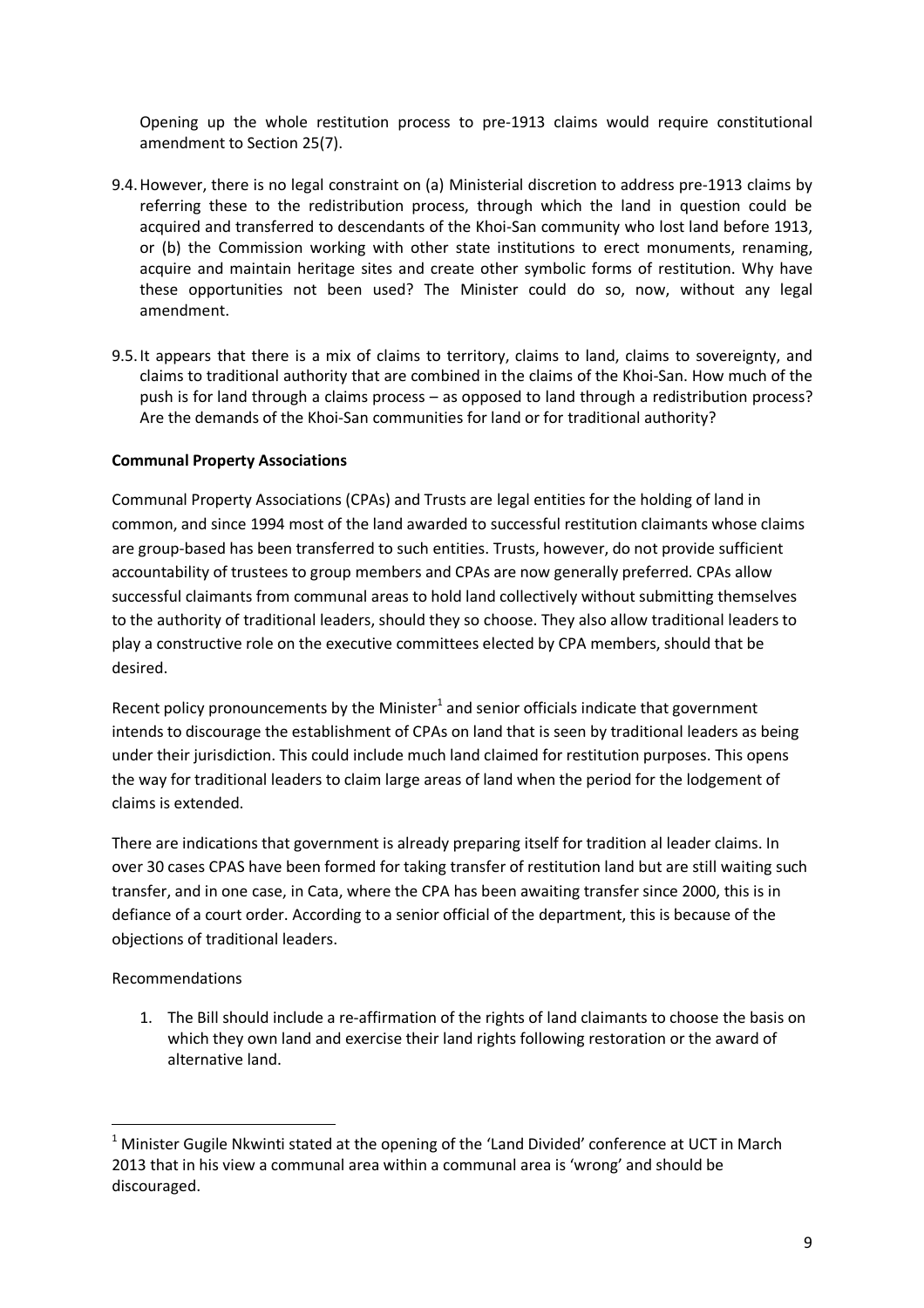2. The Department should fulfill its legal obligations to CPAs to which land has been awarded, and provide effective support to and oversight of all existing CPAs and Trusts holding land on behalf of successful claimant communities.

#### **Recapitalisation Funding**

- 9.6.Experience to date of the recapitalisation of failing land redistribution projects allows for an assessment of how recapitalisation might work in the restitution context. PLAAS has carried out exploratory research regarding the practice of recapitalisation. Of particular concern is the way public funds channelled through recapitalisation have sometimes ended up supporting agribusiness and consultants (strategic partners) to the detriment of land redistribution beneficiaries. Community members are sometimes used by agribusiness and strategic partners to register projects and access government funding which supported their own farming operations, with community members seemingly unclear on their role as beneficiaries, how much they were to benefit and/or receiving few benefits, whilst the majority of shares/profits are retained by agribusiness or strategic partners. Moreover agribusiness and strategic partners are sometimes very reluctant to provide details on project details, such as profit sharing arrangements, the role of beneficiaries, who the project beneficiaries are and so on; this is even though their operations are funded by public money.
- 9.7.Consequently, making recapitalisation and development grants the sole mechanism for providing financial support for restitution projects raises a number of concerns. These include questions of transparency and accountability, private sector enrichment through public sector money and unfair profit sharing and/or allocation of shares for restitution claimants. Moreover, recapitalisation was conceptualised to be a policy vehicle for failed or failing land redistribution projects yet now it is being positioned as the only funding model for financial support for the whole land reform programme. This should not be the case.

Recommendations:

- Provide diverse funding streams for different land uses for settled land claims
- Introduce measures to limit the diversion of public funds to support established agribusiness

#### **9.8.Lack of adequate consultation**

There are communities and groups of people who are going to be directly affected by the Restitution Amendment Bill must be consulted. The provincial hearings conducted, and several workshops prior to that, addressed rural people in general, and not specifically those claimants who are waiting for their claims to be resolved. They are the parties with most to lose from this new Bill, if the ringfencing proposed above is not introduced prior to Parliament passing the Bill.

#### **9.9.Conclusion**

PLAAS supports the reopening of lodgement provided that the serious dynamics around systemic, rights, funding and consultation issues are adequately dealt with. Moreover, there is a need to ensure that the legislative and policy changes (such as the Recapitalisation policy) that are being developed and introduced are actually reflected in the form of a White Paper that reflects an overarching and clear policy vision. Currently, the lack of a White Paper means that new bills and policies lack cohesion and leading to policy disjuncture.